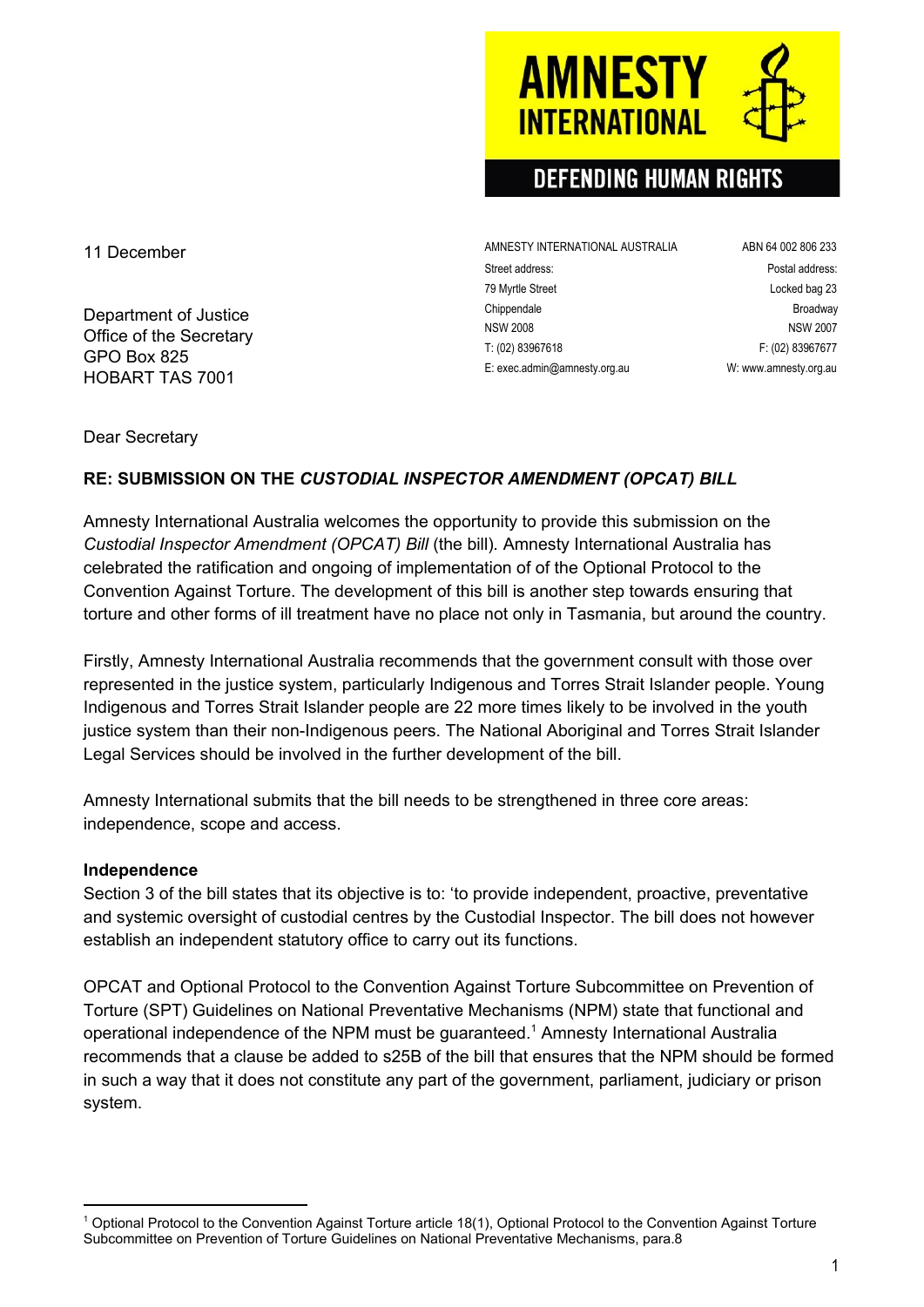To comply with the *Principles relating to the Status of National Institutions* (The Paris Principles) 2 and the SPT Guidelines<sup>3</sup>, Amnesty International Australia recommends that the bill be amended to add an additional clause to Schedule 1 of the *Custodial Inspector Act 2016* (the Act) regarding the appointment procedure for the NPM. The procedure for the members of the NPM should be through an open, transparent and inclusive process which involves a wide range of stakeholders, including civil society. It should also set out a period of office that should be sufficient to foster the independent functioning of the NPM.

The bill also needs to be amended to codify that the government must not appoint to the NPM members who hold positions that could raise questions of conflict of interest. 4

To ensure the independence of the NPM, it should enjoy complete financial and operating autonomy and avoid actual and perceived conflicts of interest when carrying out its functions.<sup>5</sup> Further to this, the NPM should have its own premises. Where the NPM performs other functions in addition to those under the OPCAT, its NPM functions should be located within a separate unit or department, with its own staff and budget.<sup>6</sup>

### **Scope**

Section 9 of the bill will give the NPM access to closed psychiatric facilities, prisons, forensic disability facilities and police stations. This is too narrow of a scope for the NPM to be effective; it should have access to any place where people are or may be deprived of their liberty, either by virtue of an order given by a public authority or at instigation or with its consent or acquiescence.

Amnesty International Australia recommends that section 9 of the bill be amended so that it defines places of detention as any places where people are or may be deprived of their liberty by any form of detention or imprisonment or the placement of a person in a public or private custodial setting which that person is not permitted to leave at will by order of any judicial, administrative or other authority.<sup>7</sup> In practice, this should includes police stations, military and other security forces' stations and detention centres, all pre-trial detention centres, remand prisons, prisons for sentenced persons (civilian and military), places outside prisons where prisoners are employed, hospitals or clinics where prisoners are treated, rehabilitation and similar centres for juveniles, immigration centres, transit areas at international ports, transit vehicles, centres for detained asylum seekers, refugees or internally displaced persons, psychiatric institutions, and other places of administrative detention where people are not permitted to leave at will, and places believed to be unofficial or secret places of detention.

### **Access**

The NPM must have full, immediate, unhindered access to all places of detention. The Act currently

<sup>&</sup>lt;sup>2</sup> Principles relating to the Status of National Institutions, principle 3

<sup>&</sup>lt;sup>3</sup> Subcommittee on Prevention of Torture Guidelines on National Preventative Mechanisms, para. 9 and 16

<sup>4</sup> Subcommittee on Prevention of Torture Guidelines on National Preventative Mechanisms, para. 18

<sup>5</sup> Subcommittee on Prevention of Torture Guidelines on National Preventative Mechanisms, para. 12 and 30

<sup>&</sup>lt;sup>6</sup> Subcommittee on Prevention of Torture Guidelines on National Preventative Mechanisms, para. 32, Principles relating to the Status of National Institutions, principle 2

 $7$  Optional Protocol to the Convention Against Torture article 4(1) and 2